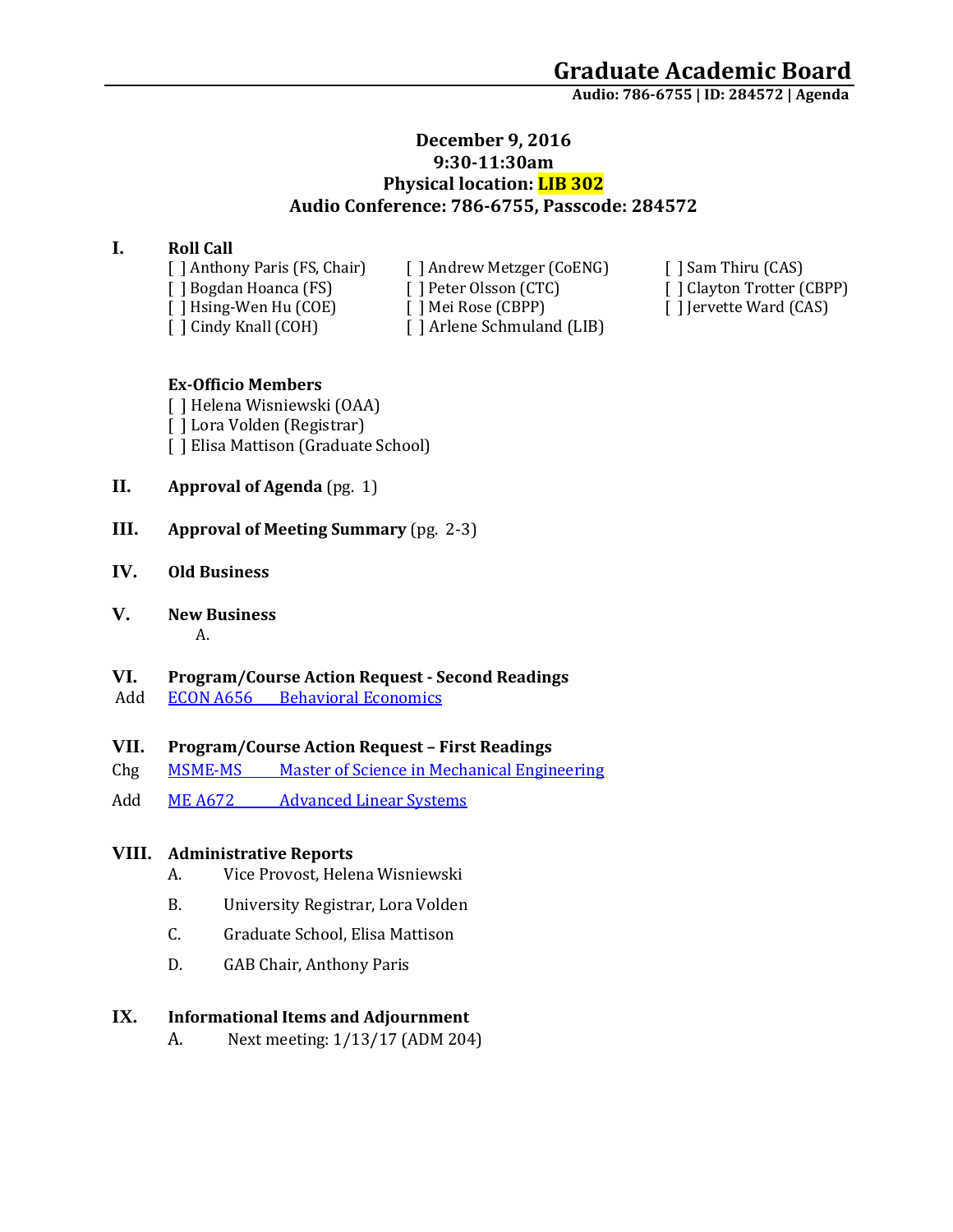**Audio: 786-6755 | ID: 284572 <sup>|</sup> Summary**

## **November 11, 2016 9:30-11:30am Physical location: LIB 302 Audio Conference: 786-6755, Passcode: 284572**

# **I. Roll Call**

[P] Cindy Knall (COH) [P] Arlene Schmuland (LIB)

[P] Anthony Paris (FS, Chair) [P] Andrew Metzger (CoENG) [P] Sam Thiru (CAS) [P] Bogdan Hoanca (FS) [P] Peter Olsson (CTC) [E] Clayton Trotter (CBPP) [P] Hsing-Wen Hu (COE) [P] Mei Rose (CBPP) [E] Jervette Ward (CAS)

## **Ex-Officio Members**

[E] Susan Kalina (OAA) [P] Lora Volden (Registrar) [P] Elisa Mattison (Graduate School)

- **II. Approval of Agenda** (pg. 1)
- **III. Approval of Meeting Summary** (pg. 2-3)
- **IV. Old Business**
- **V. New Business**

## **VI. Program/Course Action Request - Second Readings**

Add **GEOL A648** [Advanced Structural Geology and Geomechanics](https://nextcatalog.uaa.alaska.edu/courseleaf/courseleaf.cgi?page=/courseadmin/7547/index.html&step=tcadiff) *Motion to approve second read. Motion passes.* 

#### **VII. Program/Course Action Request – First Readings**

- Add BIOM A618 [Clinical Anatomy](https://nextcatalog.uaa.alaska.edu/courseleaf/courseleaf.cgi?page=/courseadmin/7638/index.html&step=tcadiff)
- Chg ECON A602 [Introduction to Economics for Managers](https://nextcatalog.uaa.alaska.edu/courseleaf/courseleaf.cgi?page=/courseadmin/2259/index.html&step=tcadiff) *Motion to waive first and approve second read. Motion passes.*
- Add ECON A656 [Behavioral Economics](https://nextcatalog.uaa.alaska.edu/courseleaf/courseleaf.cgi?page=/courseadmin/7341/index.html&step=tcadiff) *Accepted as first read.*
- Chg MSME-MS [Master of Science in Mechanical Engineering](https://nextcatalog.uaa.alaska.edu/courseleaf/courseleaf.cgi?page=/programadmin/32/index.html&step=tcadiff)
- Add ME A672 [Advanced Linear Systems](https://nextcatalog.uaa.alaska.edu/courseleaf/courseleaf.cgi?page=/courseadmin/6293/index.html&step=tcadiff) *Postponed.*

## **VIII. Administrative Reports**

- A. Vice Provost, Susan Kalina
- B. University Registrar, Lora Volden
- C. Graduate School, Elisa Mattison
- D. GAB Chair, Anthony Paris